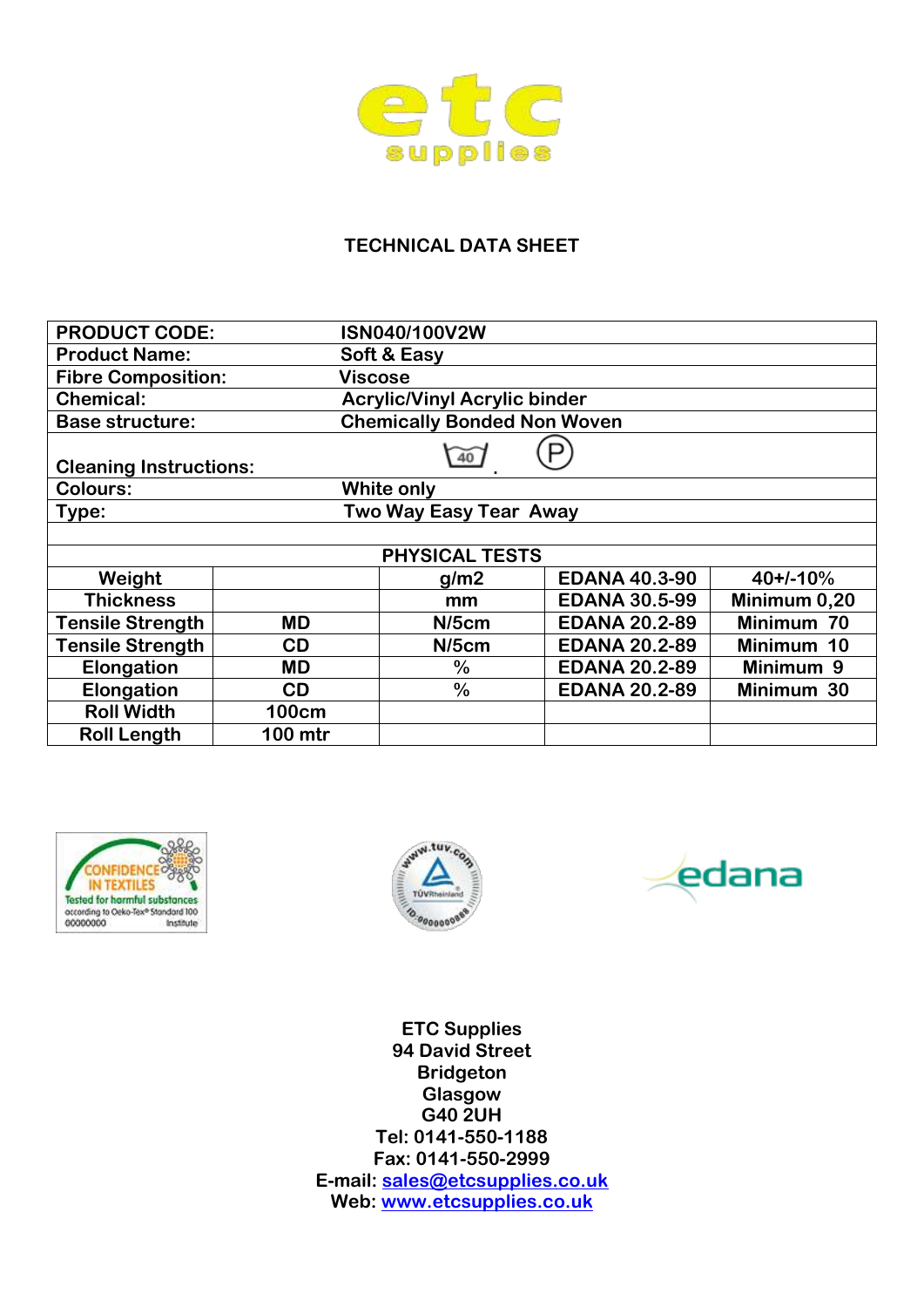

## **TECHNICAL DATA SHEET**

| <b>PRODUCT CODE:</b>                   |              | ISN050/100V2W                       |                      |              |  |  |
|----------------------------------------|--------------|-------------------------------------|----------------------|--------------|--|--|
| <b>Product Name:</b>                   |              | Soft & Easy                         |                      |              |  |  |
| <b>Fibre Composition:</b>              |              | <b>Viscose</b>                      |                      |              |  |  |
| <b>Chemical:</b>                       |              | <b>Acrylic/Vinyl Acrylic binder</b> |                      |              |  |  |
| <b>Base structure:</b>                 |              | <b>Chemically Bonded Non Woven</b>  |                      |              |  |  |
| 40<br><b>Cleaning Instructions:</b>    |              |                                     |                      |              |  |  |
| <b>Colours:</b>                        |              | <b>White &amp; Charcoal</b>         |                      |              |  |  |
| <b>Two Way Easy Tear Away</b><br>Type: |              |                                     |                      |              |  |  |
|                                        |              |                                     |                      |              |  |  |
| <b>PHYSICAL TESTS</b>                  |              |                                     |                      |              |  |  |
| Weight                                 |              | g/m2                                | <b>EDANA 40.3-90</b> | $50+/-10%$   |  |  |
| <b>Thickness</b>                       |              | mm                                  | <b>EDANA 30.5-99</b> | Minimum 0,30 |  |  |
| <b>Tensile Strength</b>                | <b>MD</b>    | $N/5$ cm                            | <b>EDANA 20.2-89</b> | Minimum 80   |  |  |
| <b>Tensile Strength</b>                | <b>CD</b>    | $N/5$ cm                            | <b>EDANA 20.2-89</b> | Minimum 12   |  |  |
| Elongation                             | <b>MD</b>    | $\%$                                | <b>EDANA 20.2-89</b> | Minimum 9    |  |  |
| Elongation                             | <b>CD</b>    | $\frac{0}{0}$                       | <b>EDANA 20.2-89</b> | Minimum 25   |  |  |
| <b>Roll Width</b>                      | <b>100cm</b> |                                     |                      |              |  |  |
| <b>Roll Length</b>                     | 100 mtr      |                                     |                      |              |  |  |







**ETC Supplies 94 David Street Bridgeton Glasgow G40 2UH Tel: 0141-550-1188 Fax: 0141-550-2999 E-mail: [sales@etcsupplies.co.uk](mailto:sales@etcsupplies.co.uk) Web: [www.etcsupplies.co.uk](http://www.etcsupplies.co.uk/)**